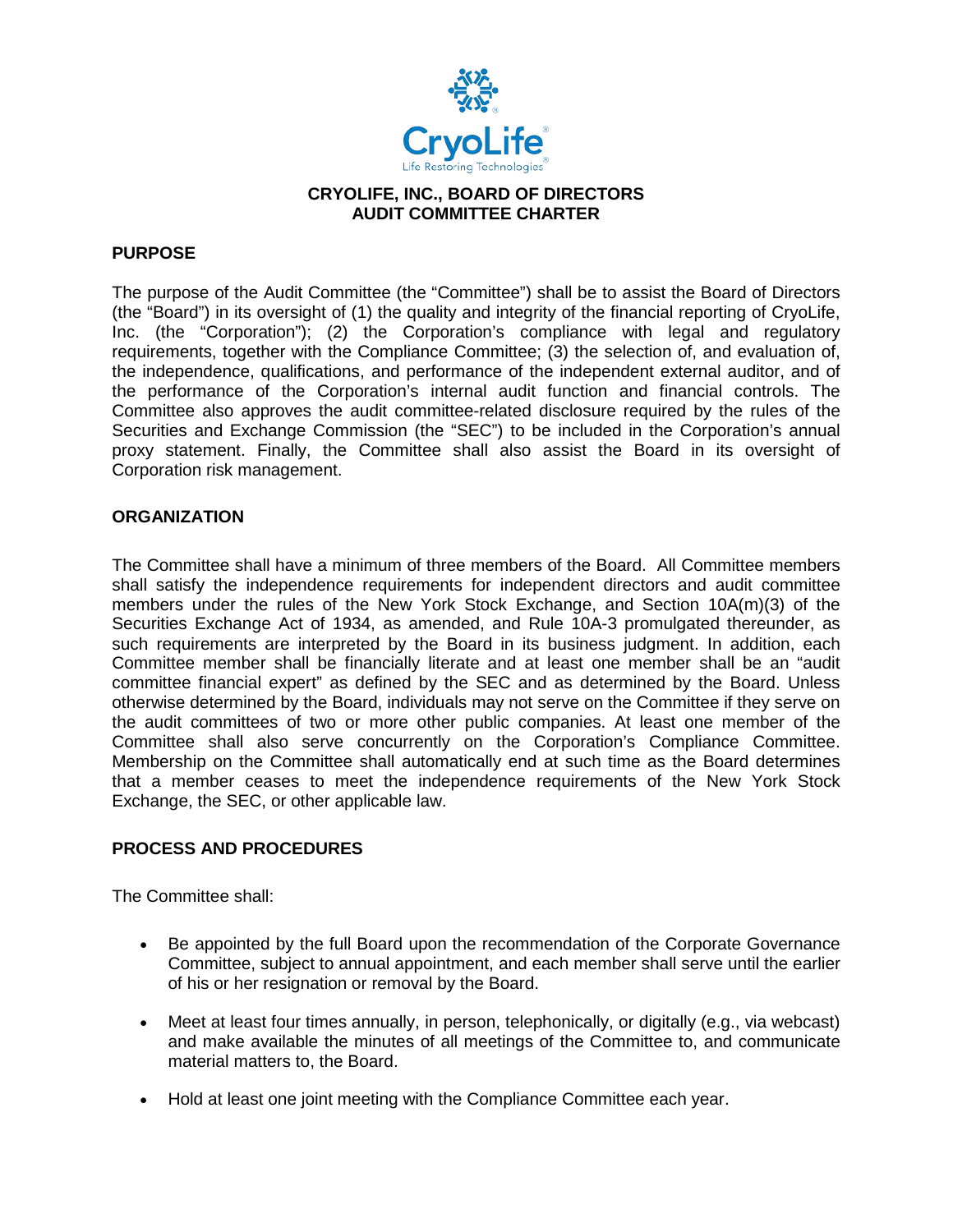- Hold meetings led by a Chair appointed by the Board, pursuant to an agenda approved by the Chair. In the absence of the Chair, at any meeting of the Committee at which a quorum is present, a majority of the members of the Committee may elect an acting chair of the meeting. The Committee shall have authority to delegate any decisions to a subcommittee of the Committee, consisting of at least two persons or to the Chair alone, subject to subsequent ratification by the Committee.
- Be provided by the Corporation with appropriate funding for compensation for the independent external auditors, or any other advisors the Committee retains, and for ordinary administrative expenses of the Committee that are necessary or appropriate for carrying out its duties.
- Approve and submit to the Board annually a budget of its expected expenditures for that year for the Board's review and approval.
- Meet separately, at least quarterly, with each of management, the independent external auditors, and the internal audit function.
- Have the power to retain, determine the terms of engagement and compensation of, and terminate, outside counsel and/or advisors, including a public accounting firm other than the current independent external auditor, if, in its judgment, that is appropriate.
- Have full access to all books, records, and facilities of the Corporation and the ability to request any officer or employee of the Corporation or the Corporation's outside counsel or independent external auditor to attend a meeting of the Committee or to meet with any members of, or consultants to, the Committee (provided that members will use their judgment to ensure that contact with employees is not disruptive to the business operation of the Corporation and will, to the extent not inappropriate, inform the Chief Executive Officer of any significant communication between a Committee member and an officer or employee of the Corporation).
- Evaluate annually the performance of the Committee and its members.
- Review and assess the adequacy of this Charter annually and recommend any changes to the Corporate Governance Committee and Board for approval.

# **ROLES AND RESPONSIBILITIES**

On behalf of the Board, the Committee shall, among its duties and responsibilities:

# Independent External Auditor

• Directly appoint, retain, compensate, evaluate, oversee, and terminate the Corporation's independent external auditors. The independent external auditors shall be directly accountable, and report directly to, the Committee and the Committee shall have the sole power to dismiss the independent external auditors. The Committee is responsible for evaluating the external auditors' independence.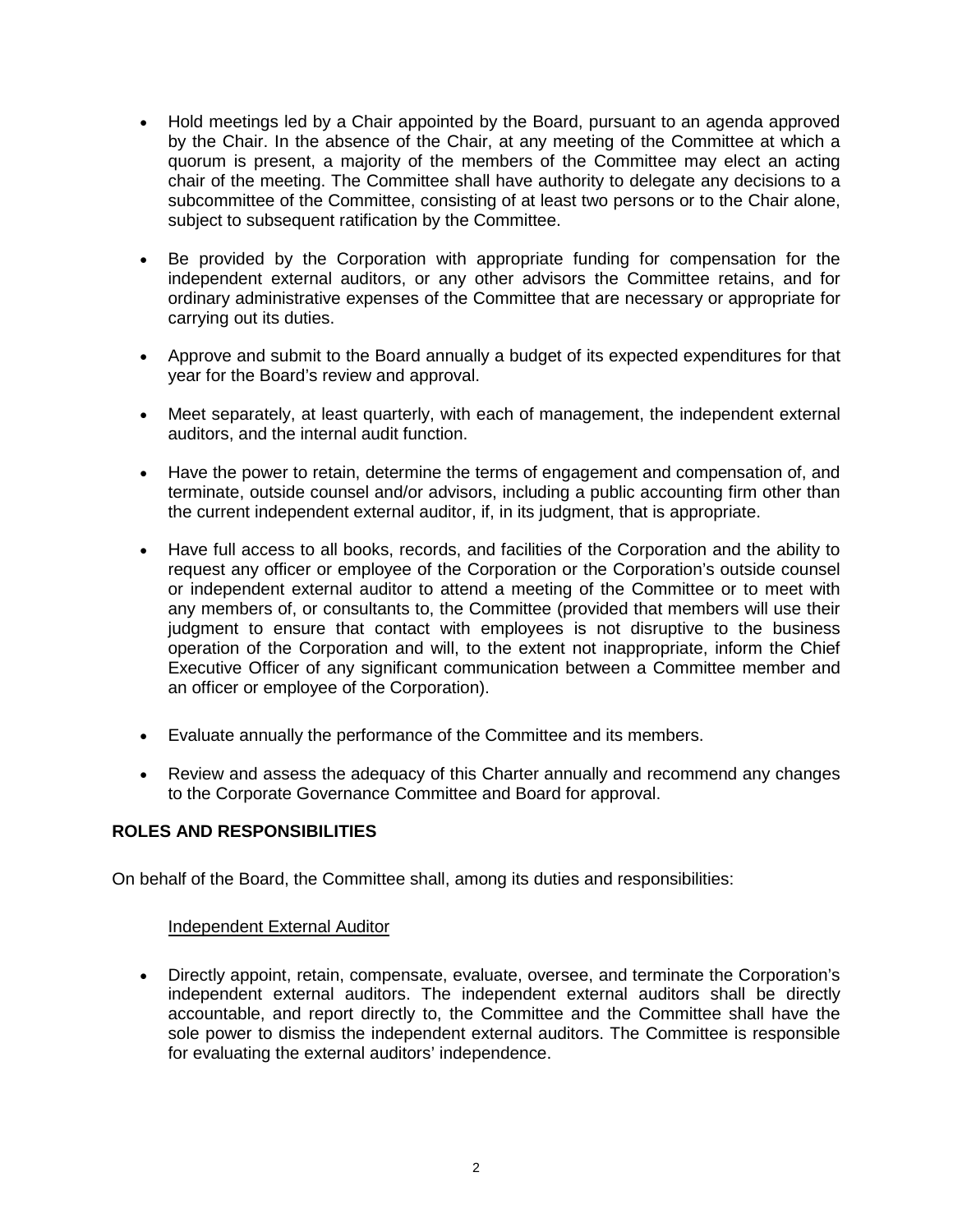- Review the experience and qualifications of the senior members of the independent external auditor team.
- Pre-approve the retention of the independent external auditors for any audit (including comfort letters and statutory audits) or permitted non-audit service in accordance with the law, including but not limited to, the Securities and Exchange Act of 1934, as amended, and the rules promulgated thereunder. The Chair of the Committee may grant pre-approval of audit and permitted non-audit services, provided that the Chair's preapproval decision shall be presented to, and ratified by, the full Committee at its next regularly scheduled meeting after such pre-approval.
- Approve fee arrangements with the independent external auditors for audit and permitted non-audit services and at least annually review fees paid to the firm.
- Obtain and review on a periodic basis a formal written statement from the independent external auditors delineating all relationships between the independent external auditors and the Corporation and actively engage the independent external auditors in a dialogue with respect to any relationships or services that may impact on the objectivity and independence of the independent external auditors, including any relationship between the independent external auditor and a member of the Corporation's management, and, to the extent the Committee deems appropriate, take action in response to the independent external auditors' report to satisfy itself of the independent external auditors' independence.
- Meet with the independent external auditors and financial management of the Corporation to review the scope and staffing of the proposed audit for the current year and the audit procedures to be used.
- Meet with the independent external auditors at the conclusion of any audit to review the results and discuss any difficulties the independent external auditors encountered in the course of their audit work, including any restrictions on the scope of their activities or access to requested information. Discuss the independent external auditors' evaluation of the Corporation's financial, accounting, and auditing personnel, the level of cooperation that the independent external auditors received during the course of any audit, and proposed accounting adjustments, including any proposed adjustments that were not made due to immateriality or otherwise, any material issues on which the national office of the independent external auditors was consulted by the independent external auditors, any significant auditing or accounting problems, or other issues, difficulties or disagreements with management and any management response thereto, and any management or internal control letters issued or proposed to be issued, as well as the responsibilities, budget, and staffing of the internal audit function.
- Provide sufficient opportunity for the independent external auditors to meet with members of the Committee without members of management present. Among the items to be discussed in these meetings only with the independent external auditors are the independent external auditors' evaluation of the Corporation's financial, accounting, and auditing personnel, and the cooperation that the independent external auditors received during the course of the audit.
- Obtain and review at least annually a written report from the independent external auditors describing their internal quality control procedures; any material issues raised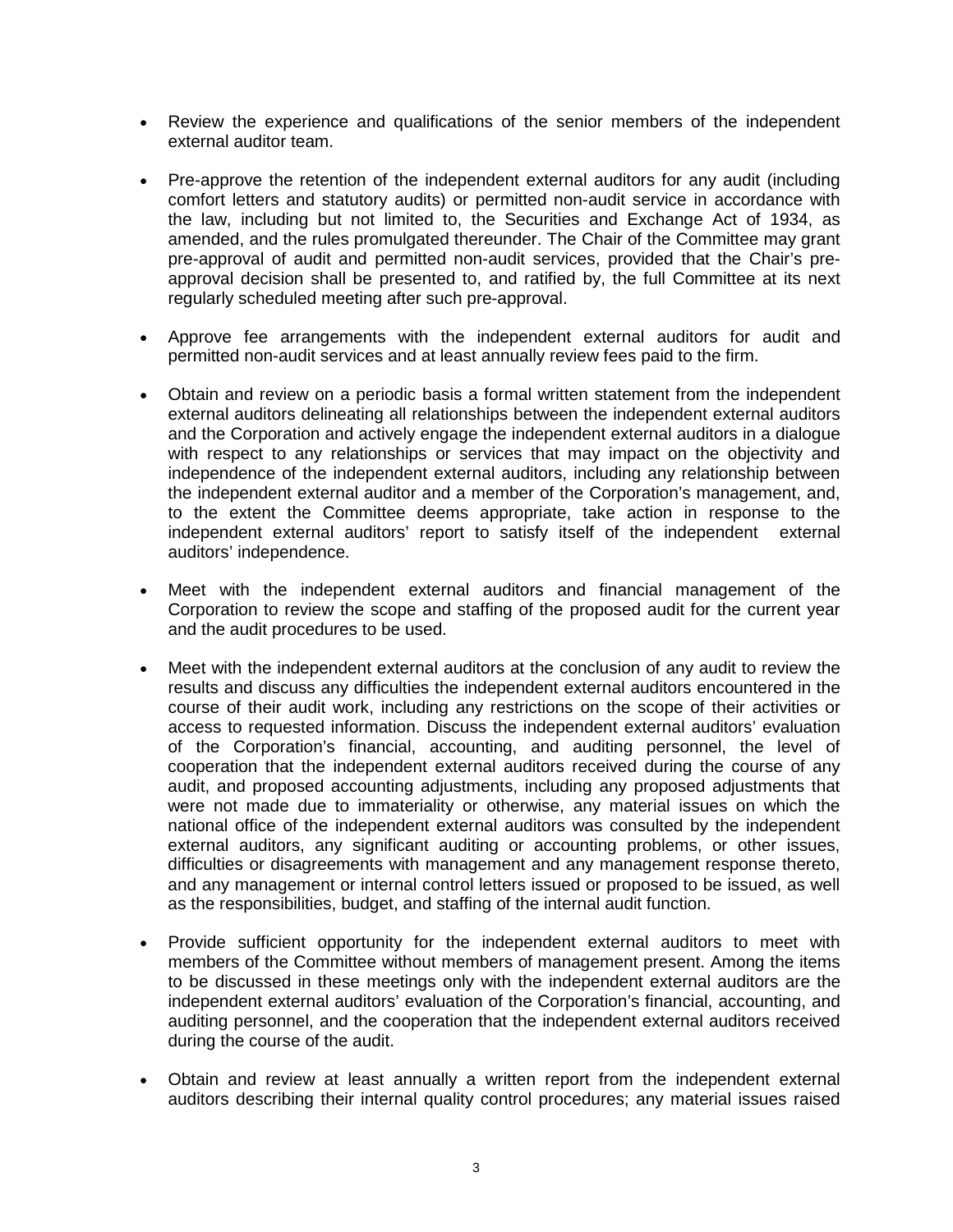by the most recent internal quality control review, or peer review, of them, or by any inquiry or investigation by governmental or professional authorities, within the preceding five years, respecting one or more independent audits carried out by them and any steps taken to deal with any such issues; and (to assess the auditor's independence) all relationships between the independent external auditor and the Corporation. After reviewing this report, the Committee should evaluate the independent external auditor's qualifications, performance, and independence, including whether the independent external auditor's internal controls are adequate, and the provision of any permitted nonaudit services is compatible with maintaining independence, and present its conclusions to the full Board. This evaluation shall include a review and evaluation of the lead partner of the independent external audit and shall take into account the opinions of management and the internal auditors.

- Oversee the regular rotation of the lead external audit partner as required by law, and consider from time to time, whether there should be rotation of the Corporation's independent external auditor.
- Pre-approve the hiring of any employee or former employee of the independent external auditor who was a senior member of the Corporation's audit team during the preceding three fiscal years and approve any such individual for a financial oversight role within the Corporation in accordance with the applicable regulations. In addition, the Committee shall pre-approve the hiring of any employee of the independent external auditor for the position of Vice President or above within the Corporation, regardless of whether that person was a member of the Corporation's audit team.

#### Financial Reporting and Internal Controls

- Review and discuss with the independent external auditors and with management the annual audited financial statements, including the Corporation's disclosures under Management's Discussion and Analysis of Financial Condition and Results of Operations, contained in the annual report to shareholders and Form 10-K prior to release to the public or filing with the appropriate agencies and recommend to the Board whether the audited financial statements should be included in the Corporation's Form 10-K.
- Review and discuss with management and the independent external auditors the Corporation's quarterly financial statements including the Corporation's disclosures under Management's Discussion and Analysis of Financial Condition and Results of Operations, contained in the Corporation's Form 10-Q, as well as the independent external auditors review of the quarterly financial statements, prior to release to the public or filing with the appropriate agencies.
- Require that the independent external auditors conduct an SAS 100 Interim Financial Review before the Corporation files any Form 10-Q.
- Review and discuss with the independent external auditors and with management the earnings press releases prior to release to the public, including any use of non-GAAP information.
- Discuss financial information and earnings guidance provided to analysts and rating agencies.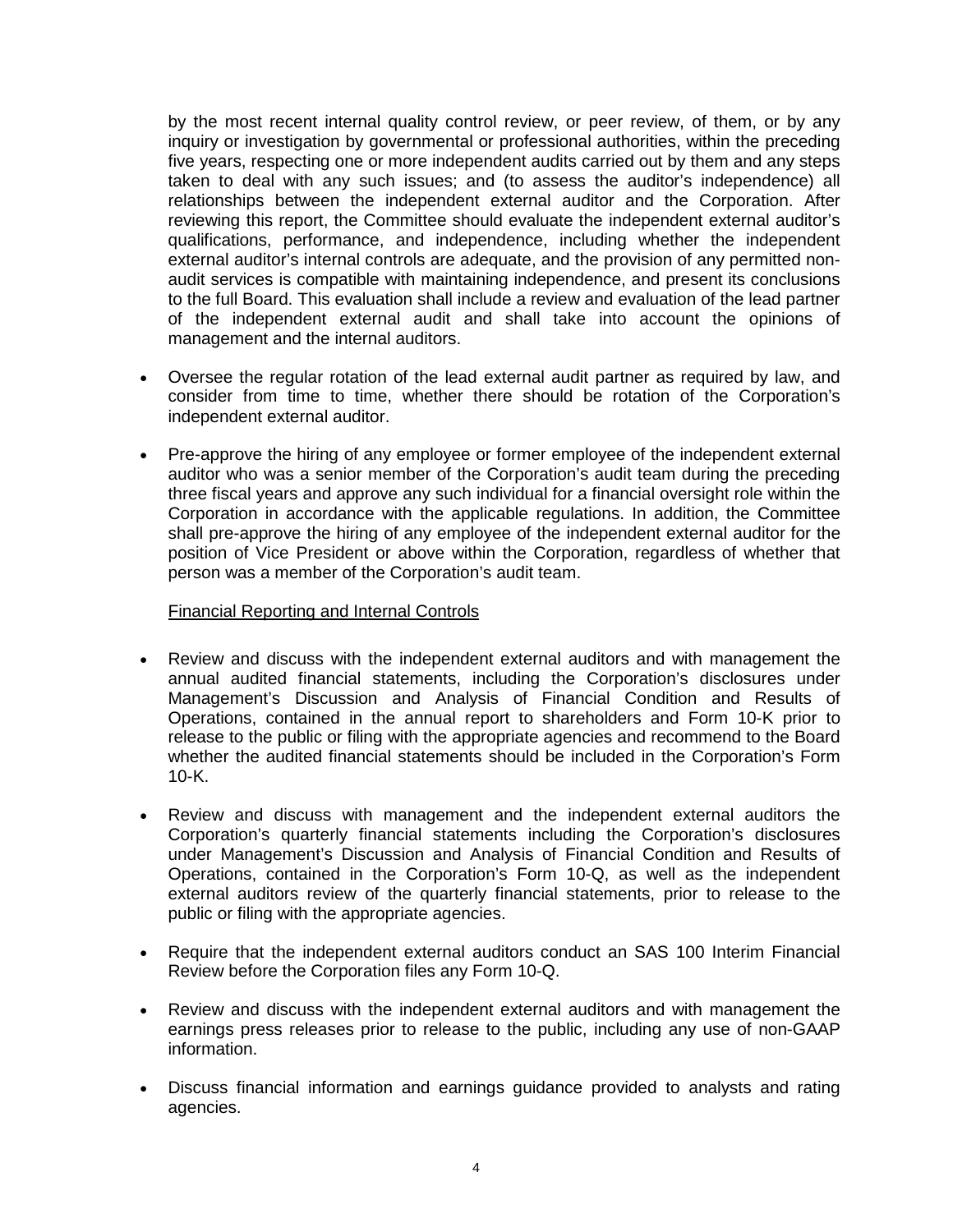- Resolve any disagreements between management and the independent external auditors regarding financial reporting and all other matters.
- Review and approve the Audit Committee-related information required by the SEC to be included in the Corporation's annual proxy statement.
- Review the effect of regulatory and accounting initiatives, as well as off-balance sheet structures, on the Corporation's financial statements.
- Review the quality and sufficiency of the accounting and financial resources required to meet the financial and reporting objectives as determined by the Committee.
- Review the succession planning process for the Corporation's accounting and finance functions.
- Discuss with the Board the Corporation's risk assessment and risk management guidance and policies, including major financial risks and exposures and steps management has taken, or will take, to monitor and control such exposures.
- Review the adoption, application, and disclosure of the Corporation's critical accounting policies and any changes thereto.
- Obtain and review at least annually a written report from the independent external auditors describing all critical accounting policies and practices to be used by the Corporation; all alternative treatments of financial information within generally accepted accounting principles that have been discussed with management; ramifications of the use of such alternative disclosures and treatments, and the treatments preferred by the independent external auditors; and other material written communications between the independent external auditors and management, such as any management letter or schedule of unadjusted differences.
- Review at least annually with the independent external auditors, and the financial and accounting personnel of the Corporation, the quality and adequacy of financial statements and financial disclosures and effectiveness of the accounting and financial controls of the Corporation, and elicit any recommendations for the improvement of such internal control procedures or particular areas where new or more detailed controls or procedures are available or desirable. Review and discuss major costs and expenses, along with the steps management has taken to monitor and control such expenses, with emphasis on the adequacy of internal controls to expose any payments, transactions, or procedures that might be deemed illegal or otherwise improper.
- In connection with its oversight of the Corporation's accounting and financial controls, and with the input of the Corporation's IT personnel and intendent external auditors as applicable, review the Corporation's information security and other information technology risks, controls, and procedures and any related issues that could affect the adequacy of the Corporation's internal controls.
- Review disclosures made to the Committee by the Corporation's CEO and CFO during their certification process for the Form 10-K and Form 10-Q about any significant deficiencies in the design or operation of internal controls or material weaknesses therein.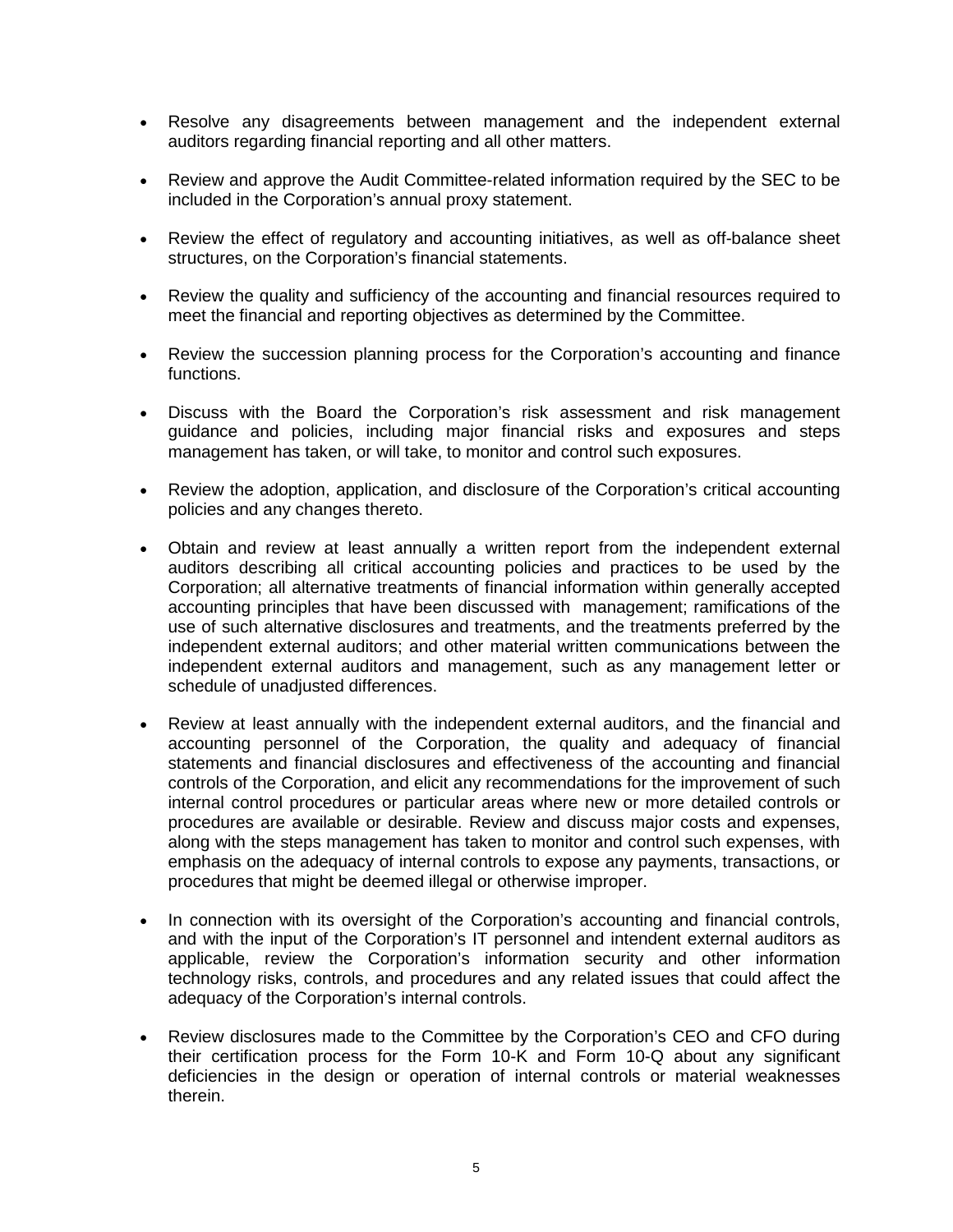- When applicable, review and discuss with management, the internal audit function and the independent external auditors the Corporation's internal controls report and the independent external auditor's attestation of the report prior to the filing of the Corporation's Form 10-K.
- Review and discuss with management the results of the Corporation's quarterly Disclosure Committee meeting, including reviewing any financial, accounting, business, legal, regulatory, or information security risks identified and receiving the certification from the Disclosure Committee chair regarding material compliance with the Corporation's Disclosure Controls and Procedures Policy.
- Establish and periodically review policies and procedures for consideration, approval and ratification of related person transactions, as defined in applicable SEC rules, review related person transactions, and oversee other related party transactions governed by applicable accounting standards.

# Internal Audit Function

• Review the Corporation's internal audit function, including its performance, independence, staffing, budget, and annual audit plan.

#### Other Legal and Regulatory Oversight

- Review with the Corporation's General Counsel and Chief Compliance Officer and independent external auditors (1) legal matters that may have a material impact on the Corporation's financial statements; (2) any fraud, whether or not material, involving management or other employees who have a significant role in the Corporation's internal controls; (3) compliance policies; and (4) any material reports or inquiries received from regulators, governmental agencies, or employees that raise material issues regarding the Corporation's financial statements and accounting or compliance policies.
- In conjunction with the Compliance Committee, periodically review the Corporation's Code of Conduct (the "Code") and the Corporation's Code of Ethics for Senior Financial Officers (the "Code of Ethics"), as well as potential conflicts of interest under, and violations of, the Code by officers and consider waivers of compliance for officers with the Code of Ethics.
- Review and discuss with management and the independent external auditors, where applicable, any correspondence with regulators or governmental agencies and any public reports and articles which raise material issues regarding the Corporation's financial statements or accounting policies or practices.
- Establish procedures for the receipt, retention, and treatment of complaints received by the Corporation regarding accounting, internal accounting controls, or auditing matters, and the confidential, anonymous submission of concerns regarding questionable accounting or auditing matters.

Nothing in this charter is intended to preclude or impair the protection provided in Section 607.0830(2) of the Florida Statutes allowing the members of the Committee, in discharging